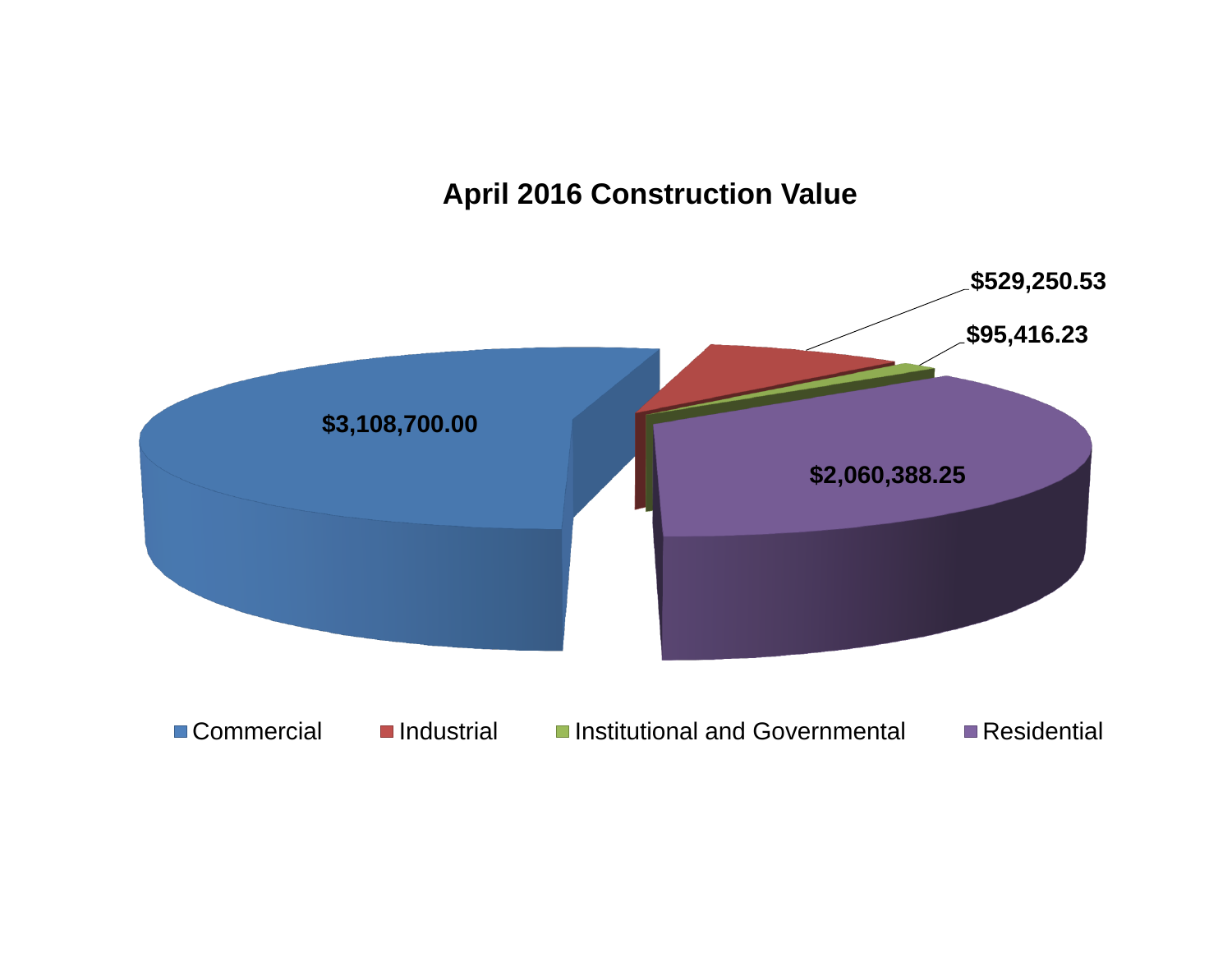**Jerry D. Dolcetti, RPPCommissioner**

**F. P. PozzebonChief Building Official**



**ENGINEERING & PLANNING DEPARTMENT**

**Building Division**

**Tel: (705) 759-5410Fax: (705) 541-7165**

## **BUILDING PERMITS SUMMARY 2016/04/01 to 2016/04/30**

| <b>Building Type</b>                                        |                                  | <b>New Construction</b>  |                      |                                  | <b>Alterations and Additions</b> |                      | <b>Total</b>                     |                          |                      |
|-------------------------------------------------------------|----------------------------------|--------------------------|----------------------|----------------------------------|----------------------------------|----------------------|----------------------------------|--------------------------|----------------------|
|                                                             | <b>Num</b><br>of<br><b>Units</b> | Num of<br><b>Permits</b> | <b>Value of Work</b> | <b>Num</b><br>of<br><b>Units</b> | Num of<br><b>Permits</b>         | <b>Value of Work</b> | <b>Num</b><br>of<br><b>Units</b> | Num of<br><b>Permits</b> | <b>Value of Work</b> |
| <b>Commercial</b>                                           |                                  |                          |                      |                                  |                                  |                      |                                  |                          |                      |
| Office building                                             | 0                                | 0                        | \$0.00               | $\pmb{0}$                        | 3                                | \$147,000.00         | 0                                | 3                        | \$147,000.00         |
| Restaurant                                                  | 0                                | $\overline{0}$           | \$0.00               | 0                                | $\overline{2}$                   | \$2,260,000.00       | $\mathbf 0$                      | $\overline{2}$           | \$2,260,000.00       |
| Retail and wholesale<br>outlets                             | 0                                | $\mathbf 0$              | \$0.00               | $\pmb{0}$                        | 3                                | \$43,500.00          | $\pmb{0}$                        | 3                        | \$43,500.00          |
| Retail complex                                              | 0                                | 0                        | \$0.00               | 0                                | 4                                | \$491,200.00         | 0                                | 4                        | \$491,200.00         |
| Theatre and<br>performing art center                        | 0                                | $\overline{0}$           | \$0.00               | $\mathbf 0$                      |                                  | \$167,000.00         | $\mathbf 0$                      | 1                        | \$167,000.00         |
| Total:                                                      | $\pmb{0}$                        | $\bf{0}$                 | \$0.00               | $\mathbf 0$                      | 13                               | \$3,108,700.00       | $\mathbf 0$                      | 13                       | \$3,108,700.00       |
| <b>Industrial</b>                                           |                                  |                          |                      |                                  |                                  |                      |                                  |                          |                      |
| Maintenance building                                        | 0                                | $\pmb{0}$                | \$0.00               | $\pmb{0}$                        |                                  | \$500,000.00         | 0                                | 1                        | \$500,000.00         |
| Plant for<br>manufacturing,<br>processing and<br>assembling | 0                                | $\mathbf 0$              | \$0.00               | $\mathbf 0$                      |                                  | \$250.00             | 0                                |                          | \$250.00             |
| Storage building                                            | 0                                | $\mathbf 0$              | \$0.00               | $\pmb{0}$                        |                                  | \$1,880.53           | 0                                | 1                        | \$1,880.53           |
| Utility building                                            | 0                                | $\mathbf 0$              | \$0.00               | 0                                |                                  | \$27,120.00          | $\mathbf 0$                      | 1                        | \$27,120.00          |
| Total:                                                      | $\mathbf 0$                      | $\mathbf 0$              | \$0.00               | $\mathbf 0$                      | 4                                | \$529,250.53         | $\mathbf 0$                      | $\overline{\mathbf{4}}$  | \$529,250.53         |
| <b>Institutional and Governmental</b>                       |                                  |                          |                      |                                  |                                  |                      |                                  |                          |                      |
| Day care, nursing<br>home, rest home,<br>home for the bl    | $\mathbf 0$                      | $\mathbf 0$              | \$0.00               | $\mathbf 0$                      | $\overline{1}$                   | \$62,318.00          | $\mathbf 0$                      | 1                        | \$62,318.00          |
| Post-secondary<br>institution                               | $\mathbf 0$                      | $\mathbf 0$              | \$0.00               | $\mathbf 0$                      | $\overline{2}$                   | \$31,700.00          | 0                                | $\overline{2}$           | \$31,700.00          |
| Religious building                                          | 0                                | $\pmb{0}$                | \$0.00               | $\pmb{0}$                        | 1                                | \$1,398.23           | 0                                | 1                        | \$1,398.23           |
| Total:                                                      | $\mathbf 0$                      | $\bf{0}$                 | \$0.00               | $\mathbf 0$                      | 4                                | \$95,416.23          | 0                                | 4                        | \$95,416.23          |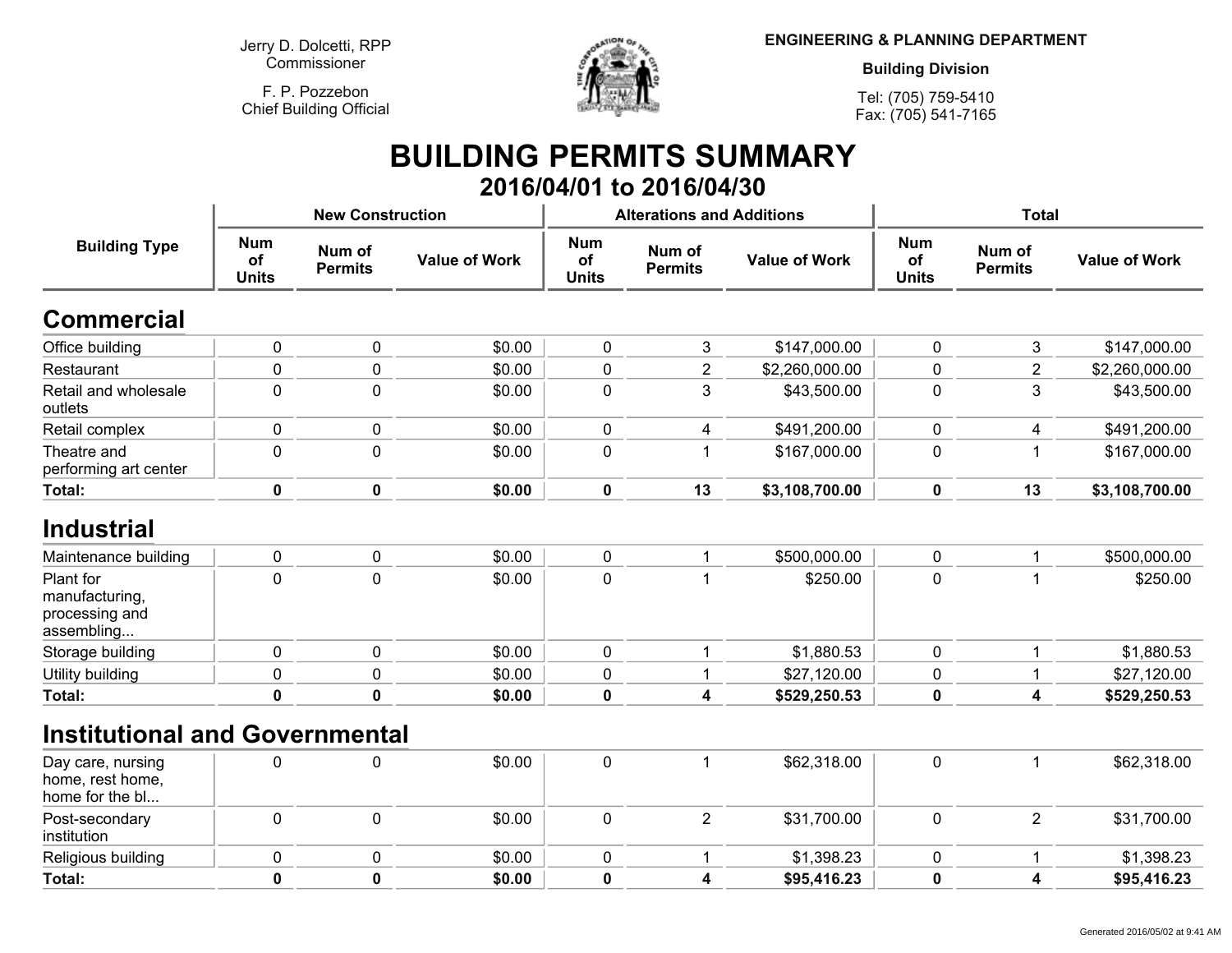#### **Residential**

| <b>Grand Total:</b>                                      |  | \$1,085,000.00 | 134 | \$4,708,755.01 |   | 137 | \$5,793,755.01 |
|----------------------------------------------------------|--|----------------|-----|----------------|---|-----|----------------|
| Total:                                                   |  | \$1,085,000.00 | 113 | \$975,388.25   |   | 116 | \$2,060,388.25 |
| Single House                                             |  | \$785,000.00   | 104 | \$846,989.25   |   | 106 | \$1,631,989.25 |
| Semi-Detached or<br>Double (side by side),<br>single-att |  | \$0.00         |     | \$20,000.00    |   |     | \$20,000.00    |
| Row House                                                |  | \$300,000.00   |     | \$7,000.00     | 4 |     | \$307,000.00   |
| Apartment                                                |  | \$0.00         | 6   | \$101,399.00   |   | 6   | \$101,399.00   |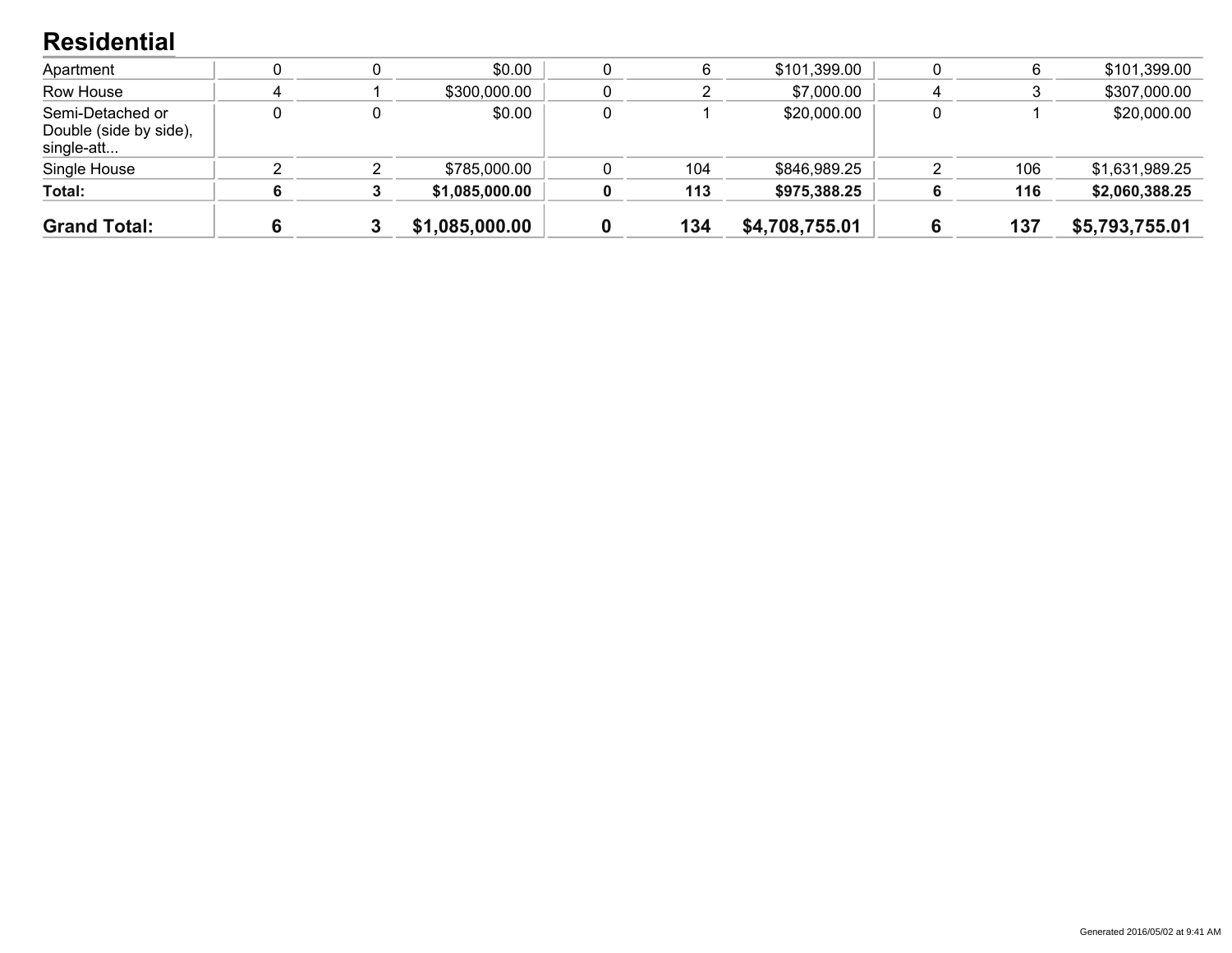**Jerry D. Dolcetti, RPPCommissioner**

**F. P. PozzebonChief Building Official**



**ENGINEERING & PLANNING DEPARTMENT**

**Building Division**

**Tel: (705) 759-5410Fax: (705) 541-7165**

### **DEMOLITION PERMITS SUMMARY 2016/04/01 to 2016/04/30**

| <b>Building Type</b>                  | <b>New Construction</b> |                          |                         |                        | <b>Alterations and Additions</b> |                      | <b>Total</b>           |                          |                      |
|---------------------------------------|-------------------------|--------------------------|-------------------------|------------------------|----------------------------------|----------------------|------------------------|--------------------------|----------------------|
|                                       | Num of<br><b>Units</b>  | Num of<br><b>Permits</b> | Value of<br><b>Work</b> | Num of<br><b>Units</b> | Num of<br><b>Permits</b>         | <b>Value of Work</b> | Num of<br><b>Units</b> | Num of<br><b>Permits</b> | <b>Value of Work</b> |
| <b>Institutional and Governmental</b> |                         |                          |                         |                        |                                  |                      |                        |                          |                      |
| Post-secondary<br>institution         | 0                       | 0                        | \$0.00                  | $\mathbf{0}$           |                                  | \$265,000.00         | $\mathbf 0$            |                          | \$265,000.00         |
| Total:                                | 0                       | 0                        | \$0.00                  | 0                      |                                  | \$265,000.00         | 0                      |                          | \$265,000.00         |
| <b>Residential</b>                    |                         |                          |                         |                        |                                  |                      |                        |                          |                      |
| Single House                          | $\Omega$                | $\Omega$                 | \$0.00                  | $-3$                   | 9                                | \$55,750.00          | -3                     | 9                        | \$55,750.00          |
| Total:                                | 0                       | 0                        | \$0.00                  | -3                     | 9                                | \$55,750.00          | -3                     | 9                        | \$55,750.00          |
| <b>Grand Total:</b>                   | 0                       | $\boldsymbol{0}$         | \$0.00                  | $-3$                   | 10                               | \$320,750.00         | $-3$                   | 10                       | \$320,750.00         |